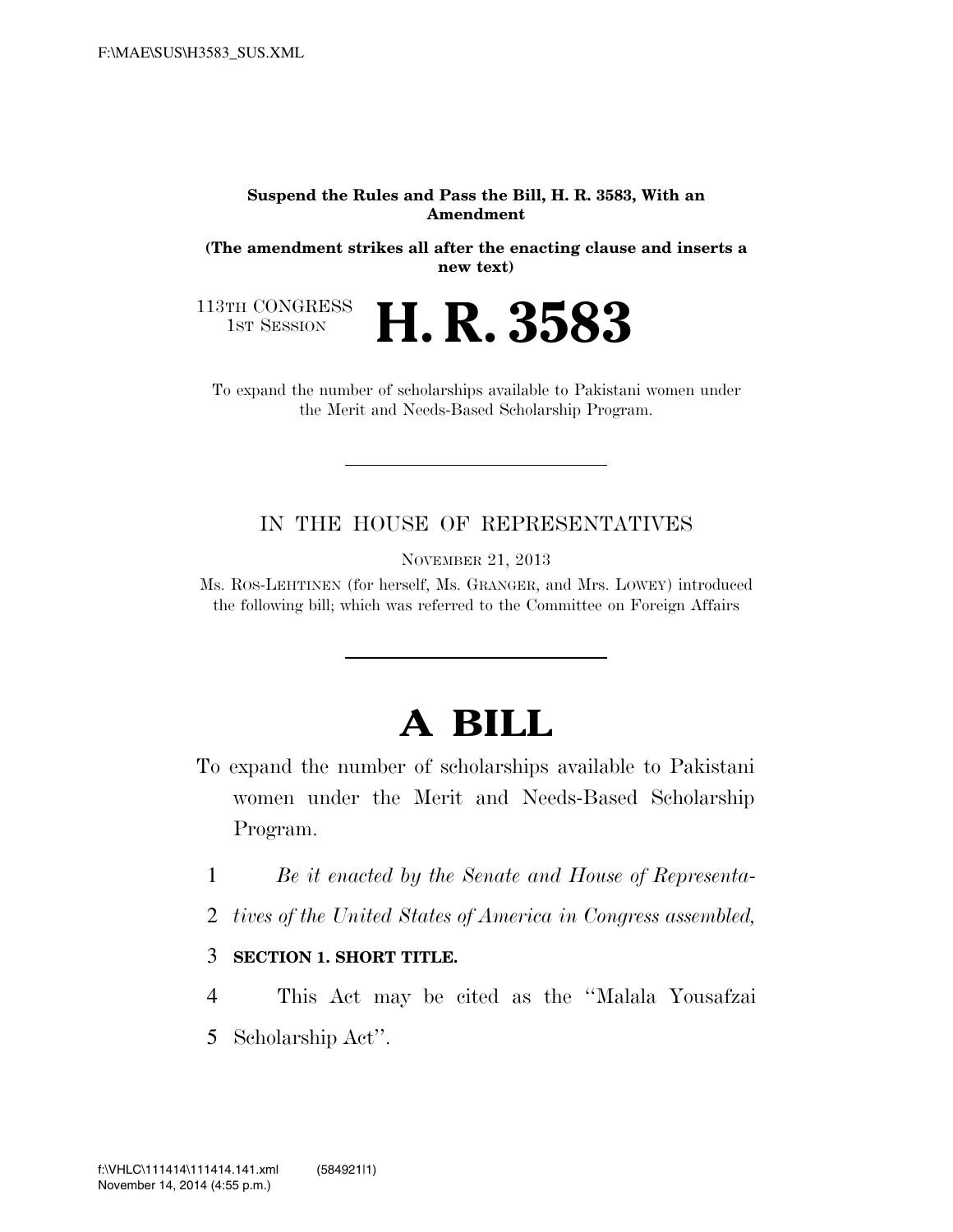#### **SEC. 2. FINDINGS.**

 (a) FINDINGS.—Congress makes the following find-ings:

 (1) On October 9, 2012, Malala Yousafzai was shot in the head by Pakistani Taliban on her way home from school.

 (2) In late 2008, Malala began writing a blog for BBC Urdu under a pseudonym pressing the case for access to education for women and girls despite objections from the Pakistani Taliban.

 (3) Malala's advocacy for the education of women and girls made her a target of the Taliban. (4) The Taliban called Malala's efforts to high- light the need for education for women and girls an ''obscenity''.

 (5) On July 12, 2013, Malala celebrated her 16th birthday by delivering a speech before the United Nations General Assembly in which she said, ''So let us wage a glorious struggle against illiteracy, poverty, and terrorism. Let us pick up our books and our pens. They are the most powerful weapons. One child, one teacher, one book, and one pen can change the world. Education is the only solution.''. (6) According to the United Nation's 2012 Education for All Global Monitoring Report, ''Paki-stan has the second largest number of children out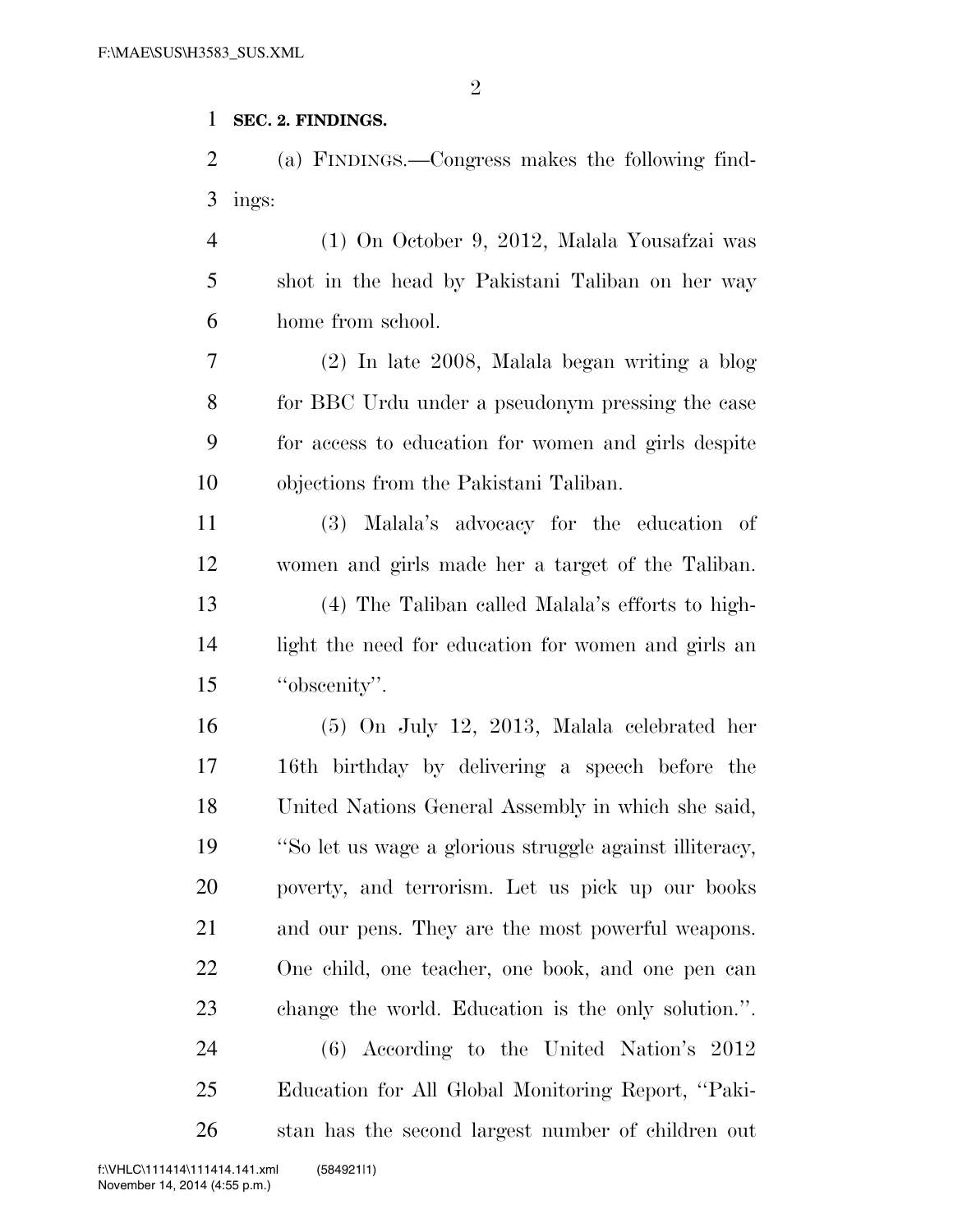of school [in the world]'' and ''nearly half of rural females have never been to school.''.

 (7) According to the World Bank, ''The benefits of women's education go beyond higher productivity for 50 percent of the population. More educated women also tend to be healthier, participate more in the formal labor market, earn more income, have fewer children, and provide better health care and education to their children, all of which eventually improve the well-being of all individuals and lift households out of poverty. These benefits also trans- mit across generations, as well as to their commu-nities at large.''.

 (8) According to United Nation's 2012 Edu- cation For All Global Monitoring Report, ''education can make a big difference to women's earnings. In Pakistan, women with a high level of literacy earned 95 percent more than women with no literacy skills.''.

 (9) In January 2010, Secretary of State Hillary Rodham Clinton stated, ''We will open the doors of education to all citizens, but especially to girls and women . . . We are doing all of these things because we have seen that when women and girls have the tools to stay healthy and the opportunity to con-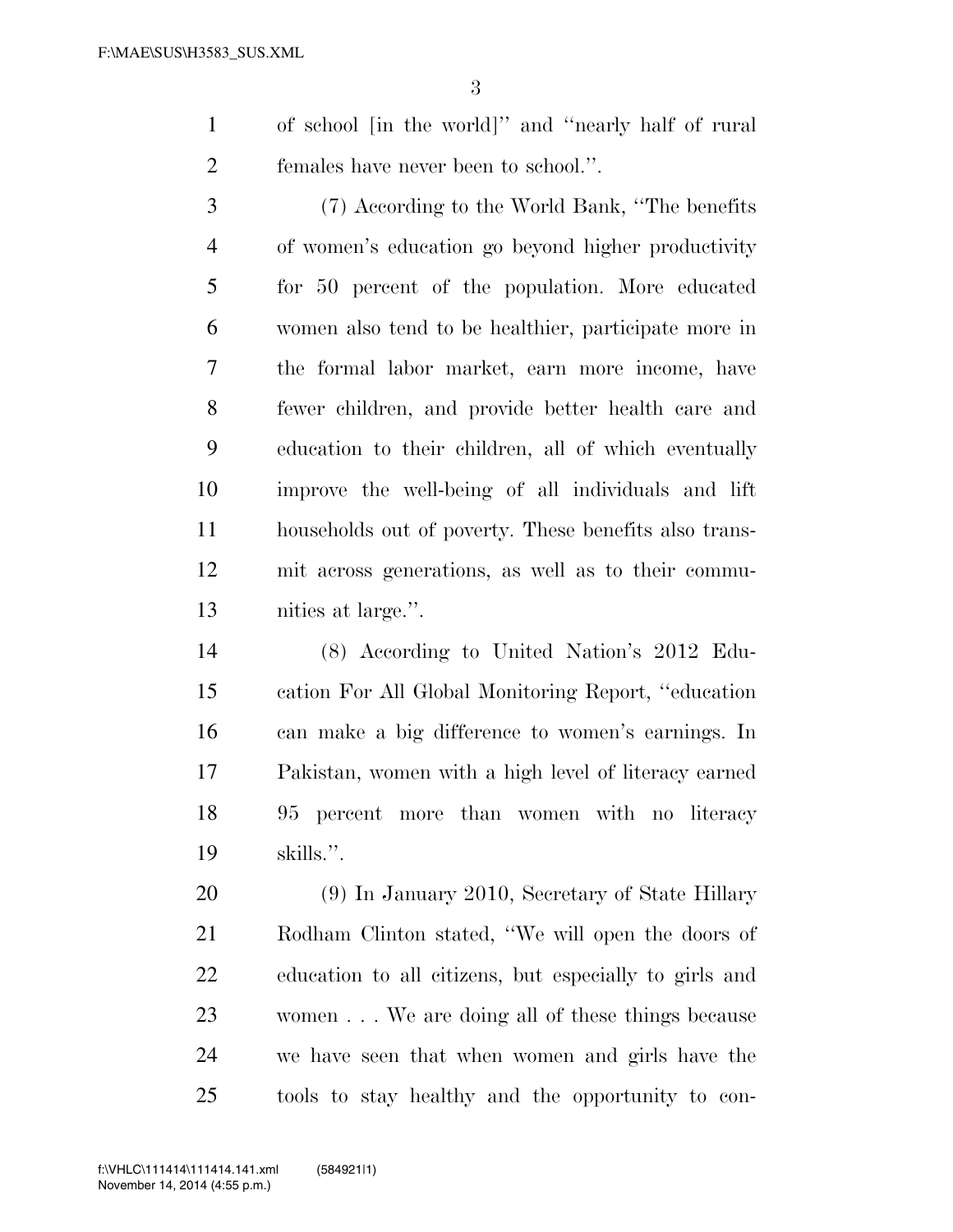tribute to their families'' well-being, they flourish 2 and so do the people around them.

 (10) The United States provides critical foreign assistance to Pakistan's education sector to improve access to and the quality of basic and higher edu-cation.

 (11) The Merit and Needs-Based Scholarship Program administered by the United States Agency for International Development (USAID) awards scholarships to academically talented, financially needy Pakistani students from all regions, including remote areas of the country, to pursue bachelor's or master's degrees at participating Pakistani univer-sities.

 (12) Fifty percent of the 974 Merit and Needs- Based Scholarships awarded during fiscal year 2013 were awarded to Pakistani women. Historically, only 25 percent of such scholarships have been awarded to women. Starting in the fall of 2013, USAID has committed to provide 50 percent of all scholarships to women.

 (13) The United Nations declared July 12, 2013, as ''Malala Day''—a global day of support for and recognition of Malala's bravery and courage in promoting women's education.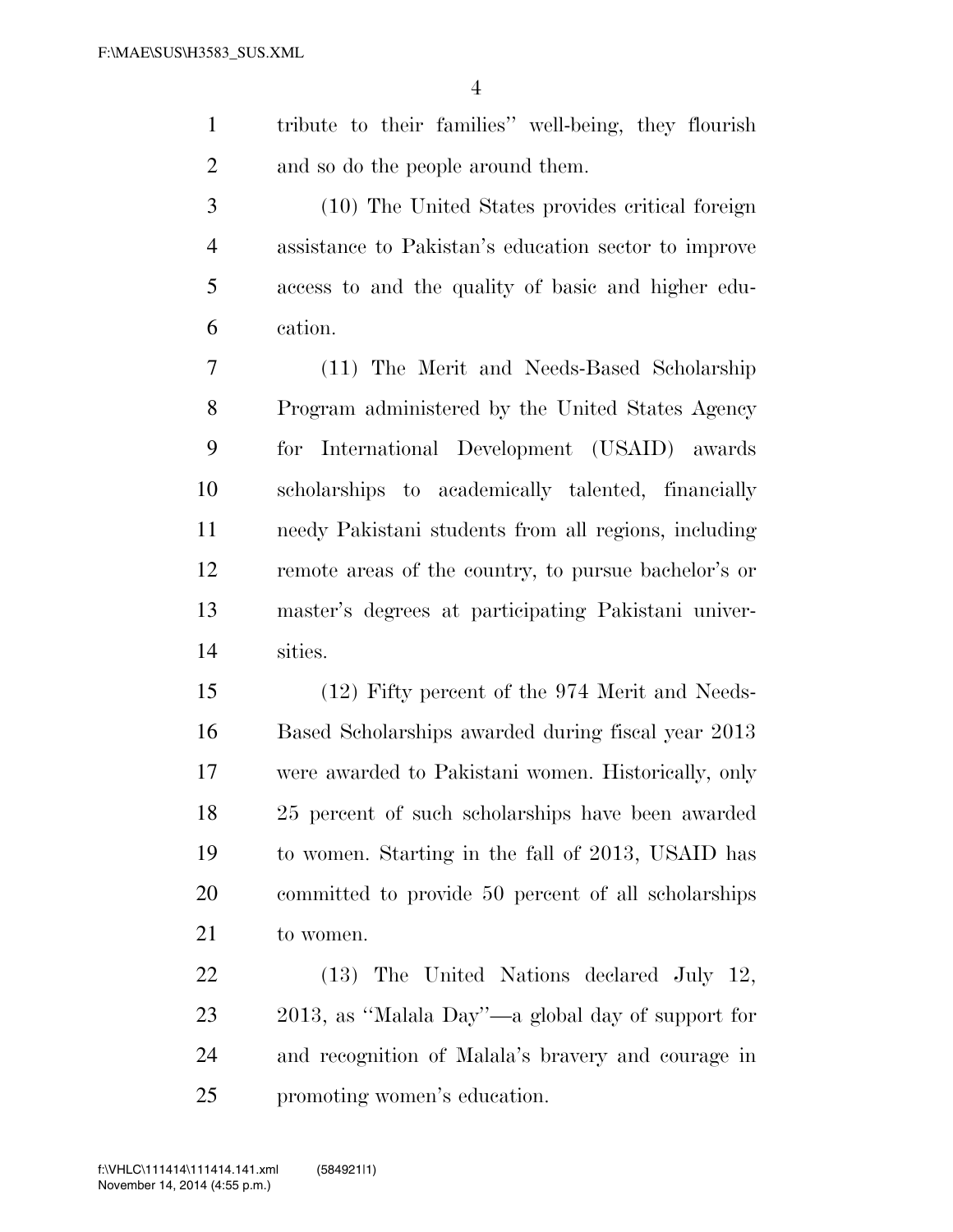(14) On October 10, 2014, Malala Yousafzai became the co-recipient of the Nobel Peace Prize for her ''struggle against the suppression of children and young people and for the right of all children to education''.

 (15) On December 10, 2012, the United Na- tions and the Government of Pakistan launched the ''Malala Fund for Girls' Education″'' to improve girls' access to education worldwide, with Pakistan donating the first \$10,000,000 to the Fund.

 (16) More than 1,000,000 people around the world have signed the United Nations Special Envoy for Global Education petition calling on the Govern- ment of Pakistan to enroll every boy and girl in pri-mary school.

 (17) Pakistani civil society organizations col- lected almost 2,000,000 signatures from Pakistanis on a petition dedicated to Malala's cause of edu-cation for all.

 (18) Engagement with Pakistani diaspora com- munities in the United States, who have unique per- spectives, access, and opportunities to contribute to stability and economic growth in Pakistan, will be a critical element of a successful United States pro-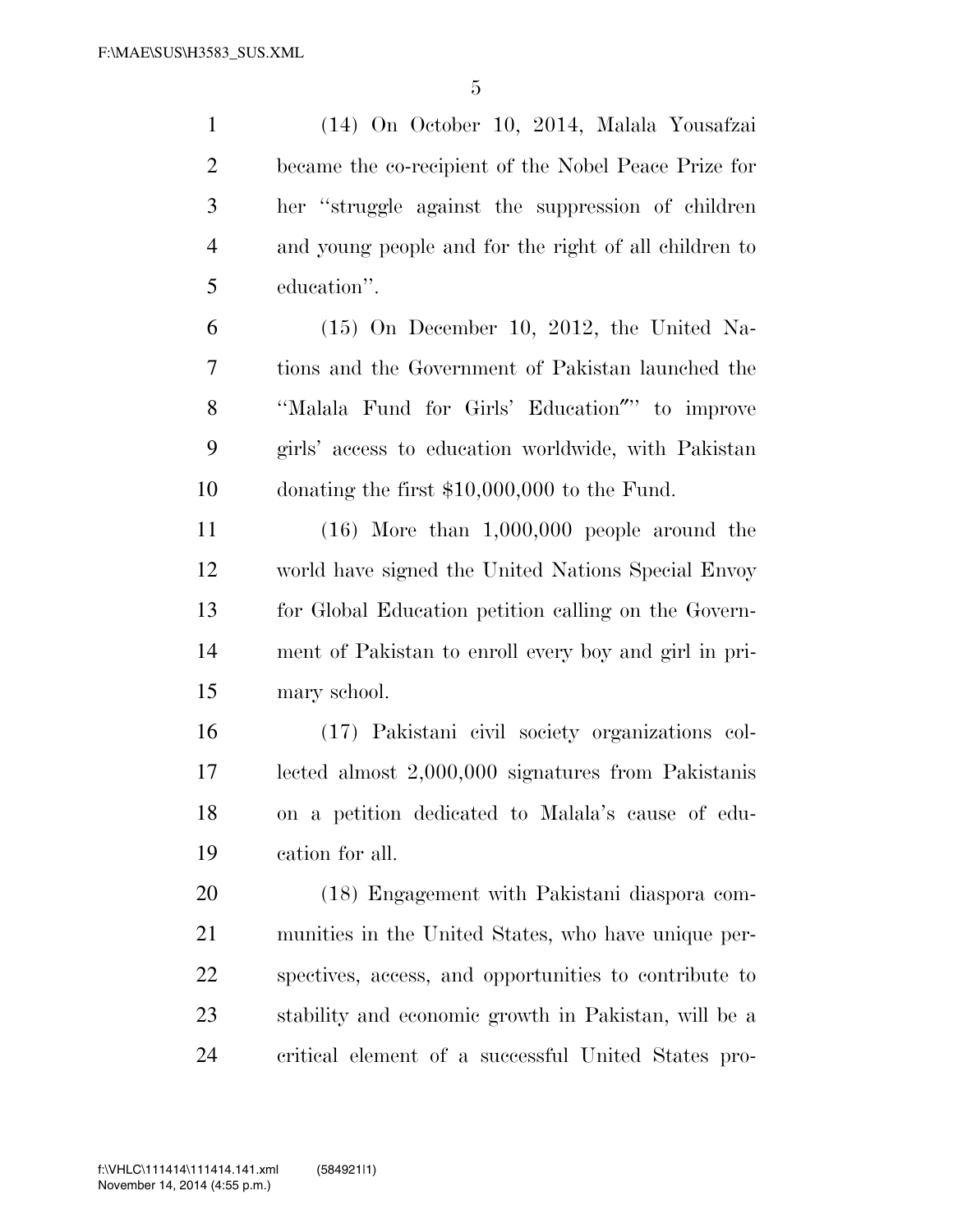| $\mathbf{1}$   | gram to promote greater access to education for              |
|----------------|--------------------------------------------------------------|
| $\overline{2}$ | women and girls.                                             |
| 3              | SEC. 3. SENSE OF CONGRESS.                                   |
| $\overline{4}$ | (a) IN GENERAL.—It is the sense of Congress that—            |
| 5              | (1) every individual should have the opportunity             |
| 6              | to pursue an education;                                      |
| 7              | (2) every individual, regardless of gender,                  |
| 8              | should have the opportunity to pursue an education           |
| 9              | without fear of discrimination;                              |
| 10             | (3) educational exchanges promote institutional              |
| 11             | linkages between the United States and Pakistan;             |
| 12             | and                                                          |
| 13             | (4) recipients of scholarships referred to in sec-           |
| 14             | tion 4 should commit to improving their local com-           |
| 15             | munities.                                                    |
| 16             | (b) CONTINUED SUPPORT FOR EDUCATIONAL INITIA-                |
| 17             | TIVES IN PAKISTAN.—Congress encourages the Depart-           |
|                | 18 ment of State and the United States Agency for Inter-     |
| 19             | national Development to continue their support for initia-   |
| 20             | tives led by the Government of Pakistan and Pakistani        |
| 21             | civil society that promote education in Pakistan, especially |
| 22             | education for women.                                         |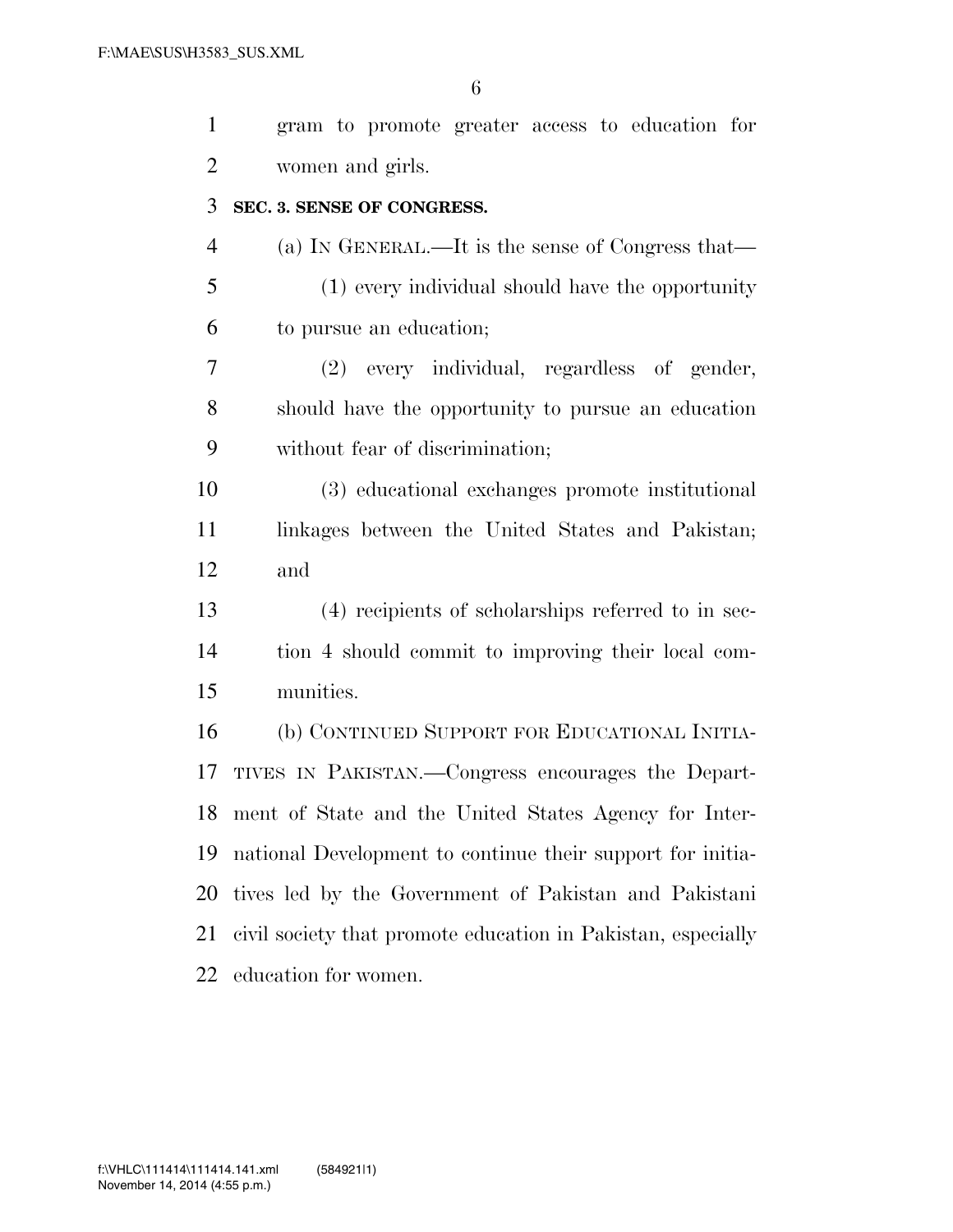## **SEC. 4. MERIT AND NEEDS-BASED SCHOLARSHIP PRO-GRAM.**

 (a) IN GENERAL.—The Administrator of the United States Agency for International Development (referred to in this Act as the ''USAID Administrator'') shall award at least 50 percent of the number of scholarships under the Merit and Needs-Based Scholarship Program (re- ferred to in this Act as the ''Program'') to women for each of the calendar years 2014 through 2016.

(b) LIMITATIONS.—

 (1) CRITERIA.—The scholarships available under subsection (a) may only be awarded in accord- ance with other scholarship eligibility criteria already established by USAID.

 (2) ACADEMIC DISCIPLINES.—Scholarships au- thorized under subsection (a) shall be awarded for a range of disciplines to improve the employability of graduates and to meet the needs of the scholarship recipients.

 (3) OTHER SCHOLARSHIPS.—The USAID Ad- ministrator shall make every effort to award 50 per-22 cent of the scholarships available under the Program to Pakistani women.

 (c) LEVERAGING INVESTMENT.—The USAID Ad- ministrator shall, to the greatest extent practicable, con-sult with and leverage investments by the Pakistani pri-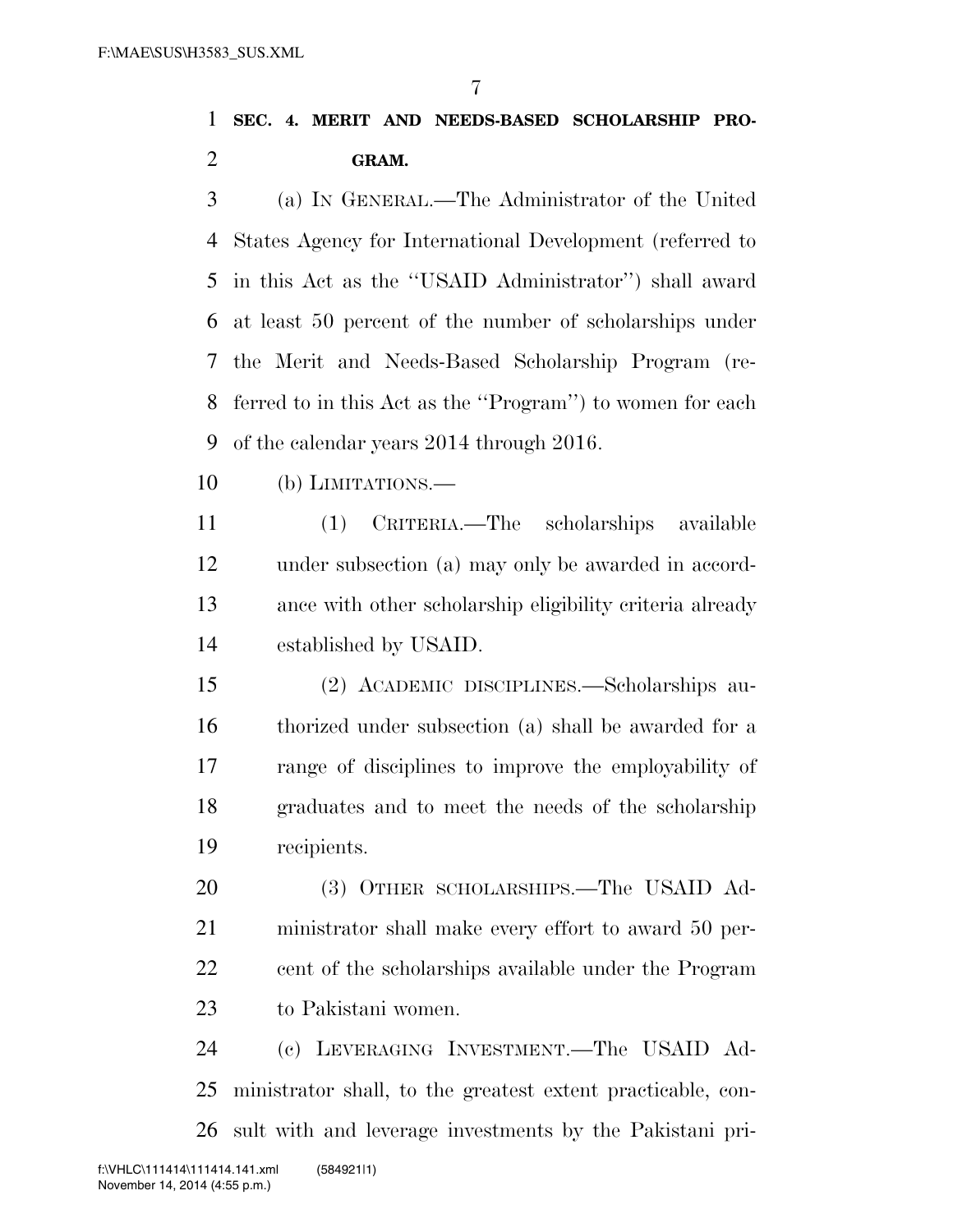vate sector and Pakistani diaspora communities in the United States as part of USAID's greater effort to im- prove the quality of, expand access to, and ensure sustain-ability of education programs in Pakistan.

#### **SEC. 5. ANNUAL CONGRESSIONAL BRIEFING.**

 (a) IN GENERAL.—The USAID Administrator shall designate appropriate USAID officials to brief the appro- priate congressional committees, not later than 1 year after the date of enactment of this Act, and annually thereafter for the next 3 years, on the implementation of section 4.

 (b) CONTENTS.—The briefing described in subsection (a) shall include, among other relevant information, for the most recently concluded fiscal year—

- (1) the total number of scholarships that were awarded through the Program, including a break-down by gender;
- (2) the disciplines of study chosen by the schol-arship recipients;
- (3) the percentage of the scholarships that were awarded to students seeking a bachelor's degree or a master's degree, respectively;
- (4) the percentage of scholarship recipients who voluntarily dropped out of school or were involun-